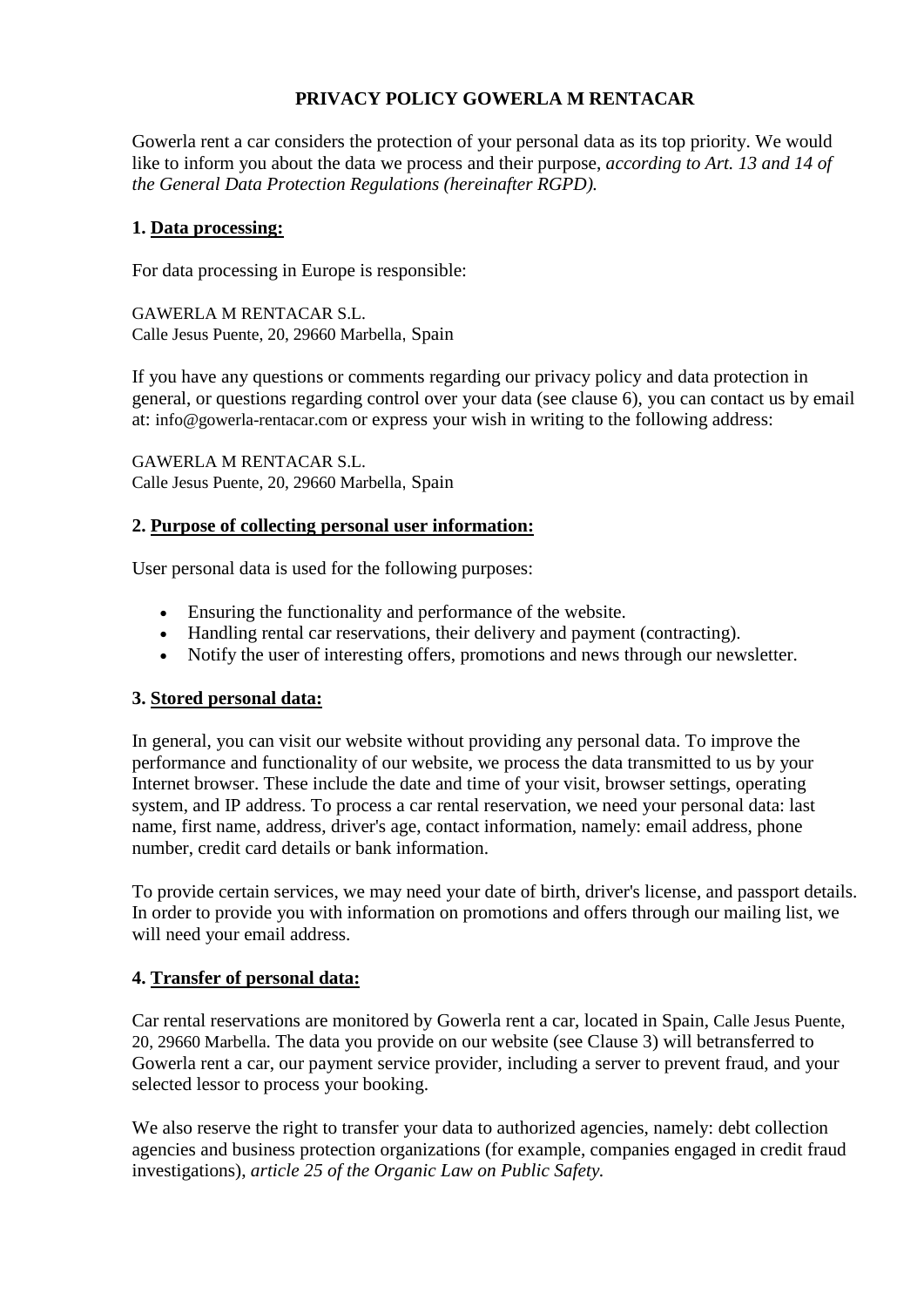It is possible that data recipients may be located in countries outside the European Economic Area (third countries), where legislation in the field of protection does not provide the necessary level of data protection. In such cases, Gowerla rent a car guarantees that an adequate level of data protection will be provided in other ways. *The transfer to a third country is made based on adequate guarantees in accordance with article 46.2 and 49 of the RGPD.*

## **5. Data protection:**

For reliable data protection, all reservation requests and related payment transactions that we receive on our website are processed using secure HTTPS encryption, using modern encryption technology (SSL / TLS). To make sure your browser uses a reliable server, look for the lock icon at the bottom of the browser window. If the Internet address starts with https, and the lock is in a "closed" position, then all operations performed on the site are securely protected. In some browsers, the address bar or part of it is displayed in green. (Note: the described security tools are activated only for pages where you can view and send a request or confirm a reservation by providing credit card details.)

### **6. Control over your data:**

You can request your personal information stored on our website at any time. You can also make changes to this information at any time until it is removed from the database. To obtain such a right, use the contact parameters specified in clause 1.

## **7. Using Google Remarketing:**

Our website uses Google Analytics remarketing, a web analytics service provided by Google Inc. ("Google"). Cookies are stored on your computer, which allows you to analyze your actions on the website.

The information collected by the cookie about your activity on this website is usually transmitted to a Google server in the USA and stored there. We use this service on our website with increased anonymity of the IP address. This means that on our website, Google's system will preliminarily reduce the IP address of users located in the territory of the Member States of the European Union.

Only in some cases, the full IP address of the user will be transferred to a Google server in the USA and shortened there. On our behalf, Google uses this information to evaluate your website activity, to collect reports on website activity and to provide other services related to website activity and Internet usage, as well as for us as website operators. The IP address obtained from your browser and used by Google Analytics will not be combined with other Google data.

ou can prohibit the collection and use of data created by the cookie and related to your actions on the website (including your IP address), as well as the processing of this data by Google by downloading and installing a browser plug-in. To do this, follow the link: <https://tools.google.com/dlpage/gaoptout?hl=ru>

# **8. Newsletter:**

On our site you have the opportunity to receive information about our offers and promotions through the newsletter. After you provide us with your email address, we will send you a confirmation email. And only after you click on the confirmation link contained in the letter, your email address will be added to our mailing list. This is a guarantee that only the actual